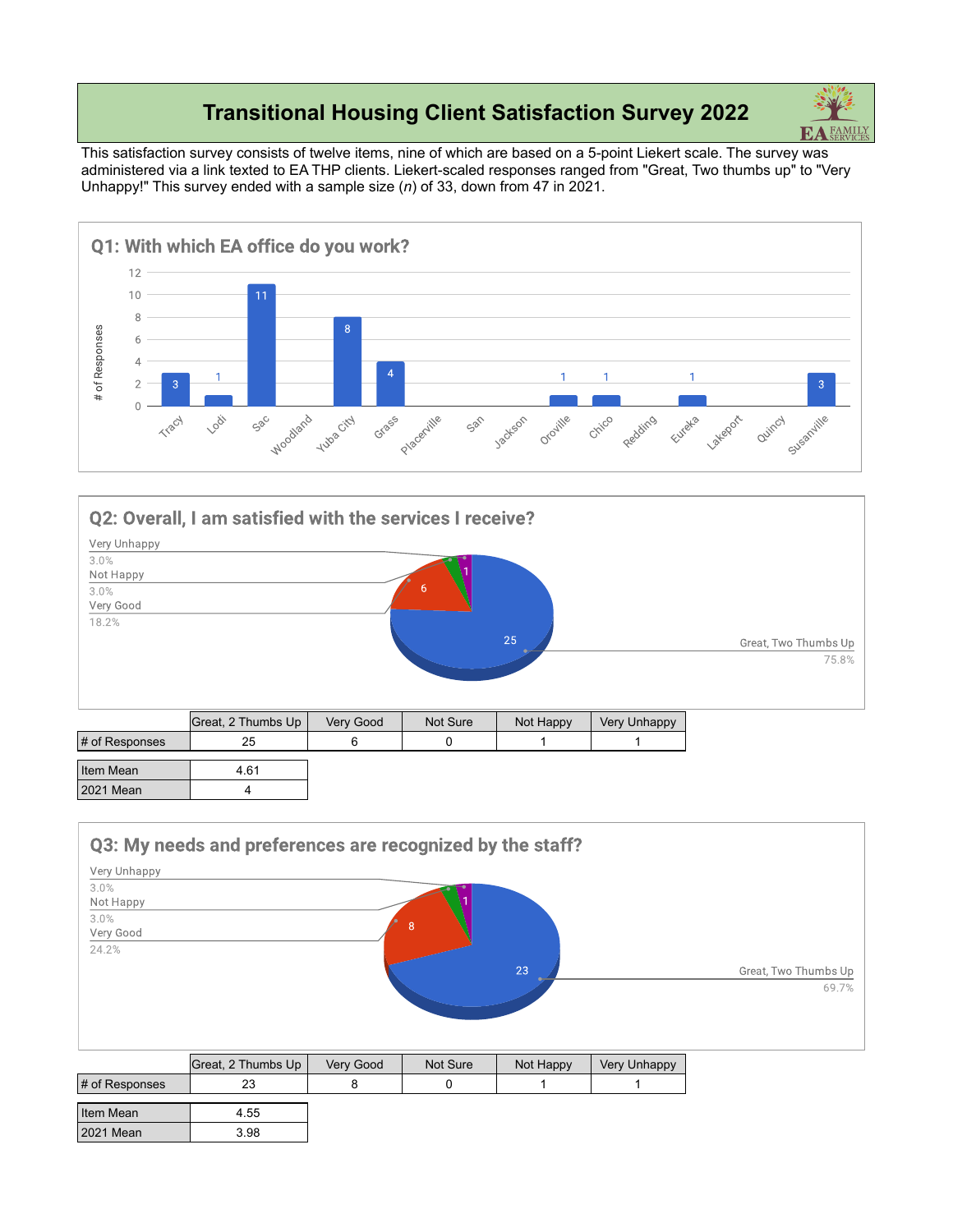

|                | Great, 2 Thumbs Up | Very Good | Not Sure | Not Happy | Very Unhappy |
|----------------|--------------------|-----------|----------|-----------|--------------|
| # of Responses | 24                 |           |          |           |              |
| Item Mean      | 4.61               |           |          |           |              |
|                |                    |           |          |           |              |
| 2021 Mean      | 4.4                |           |          |           |              |



|                | Great, 2 Thumbs Up | Very Good | Not Sure | Not Happy | Very Unhappy |
|----------------|--------------------|-----------|----------|-----------|--------------|
| # of Responses | 26                 |           |          |           |              |
| Item Mean      | 4.64               |           |          |           |              |
| 2021 Mean      | 4.13               |           |          |           |              |

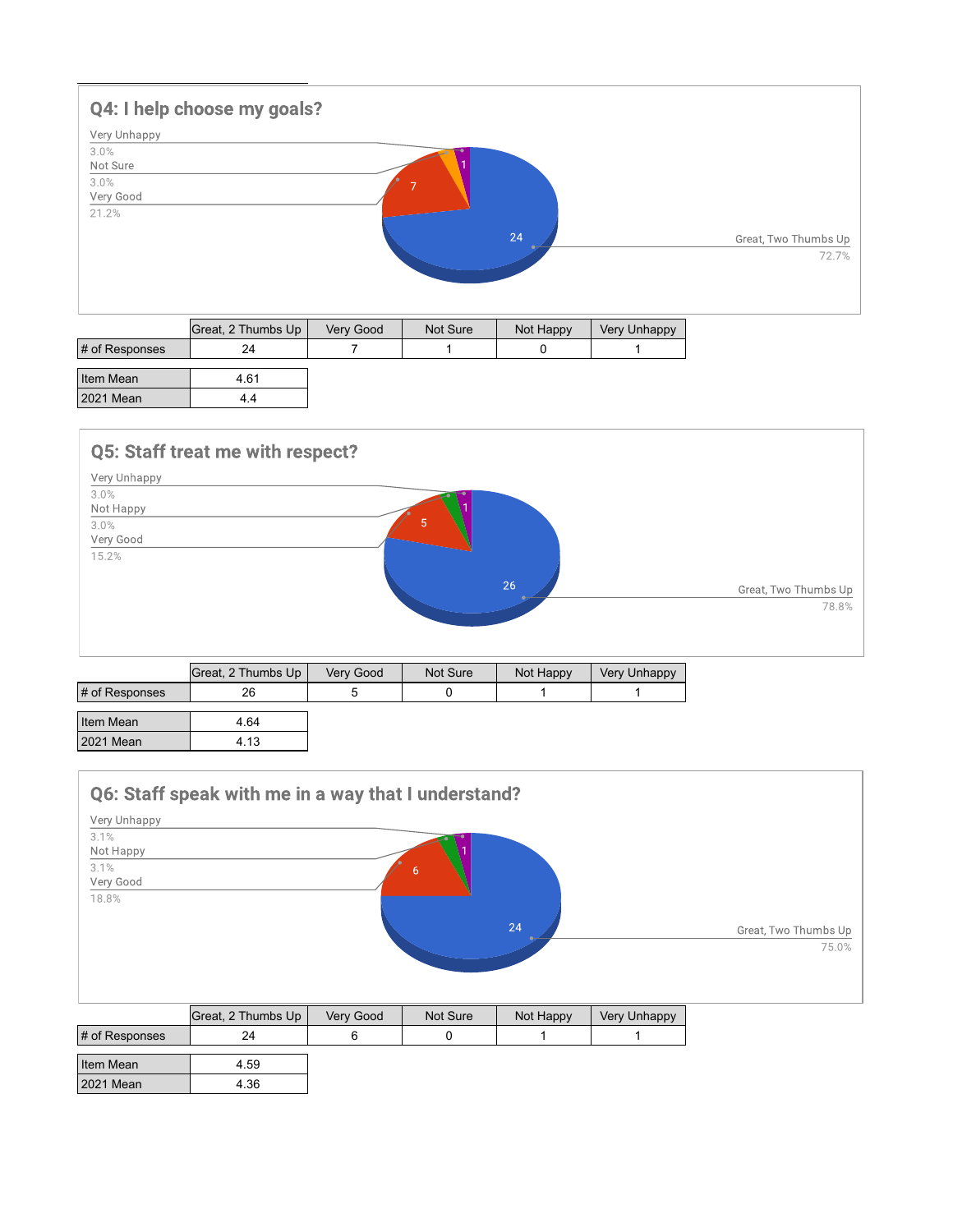

| # of Responses | 26   |  |  |
|----------------|------|--|--|
| Item Mean      | 4.61 |  |  |
| 2021 Mean      | 4.11 |  |  |



|                | Great, 2 Thumbs Up | Very Good | Not Sure | Not Happy | Very Unhappy |
|----------------|--------------------|-----------|----------|-----------|--------------|
| # of Responses | 25                 |           |          |           |              |
|                |                    |           |          |           |              |
| Item Mean      | 4.55               |           |          |           |              |
| 2021 Mean      | 3.85               |           |          |           |              |

## Q9: I feel my cultural concerns and preferences are respected by EA (race, spirituality,

| Very Unhappy |                |                      |
|--------------|----------------|----------------------|
| 3.0%         |                |                      |
| Not Sure     | $\overline{2}$ |                      |
| 6.1%         | $\overline{4}$ |                      |
| Very Good    |                |                      |
| 12.1%        |                |                      |
|              |                |                      |
|              |                |                      |
|              | 26             | Great, Two Thumbs Up |
|              |                | 78.8%                |
|              |                |                      |
|              |                |                      |

|                | Great, 2 Thumbs Up | Very Good | Not Sure | Not Happy | <b>Very Unhappy</b> |
|----------------|--------------------|-----------|----------|-----------|---------------------|
| # of Responses | 26                 |           |          |           |                     |
| Item Mean      | 4.64               |           |          |           |                     |
| 2021 Mean      | 4.24               |           |          |           |                     |